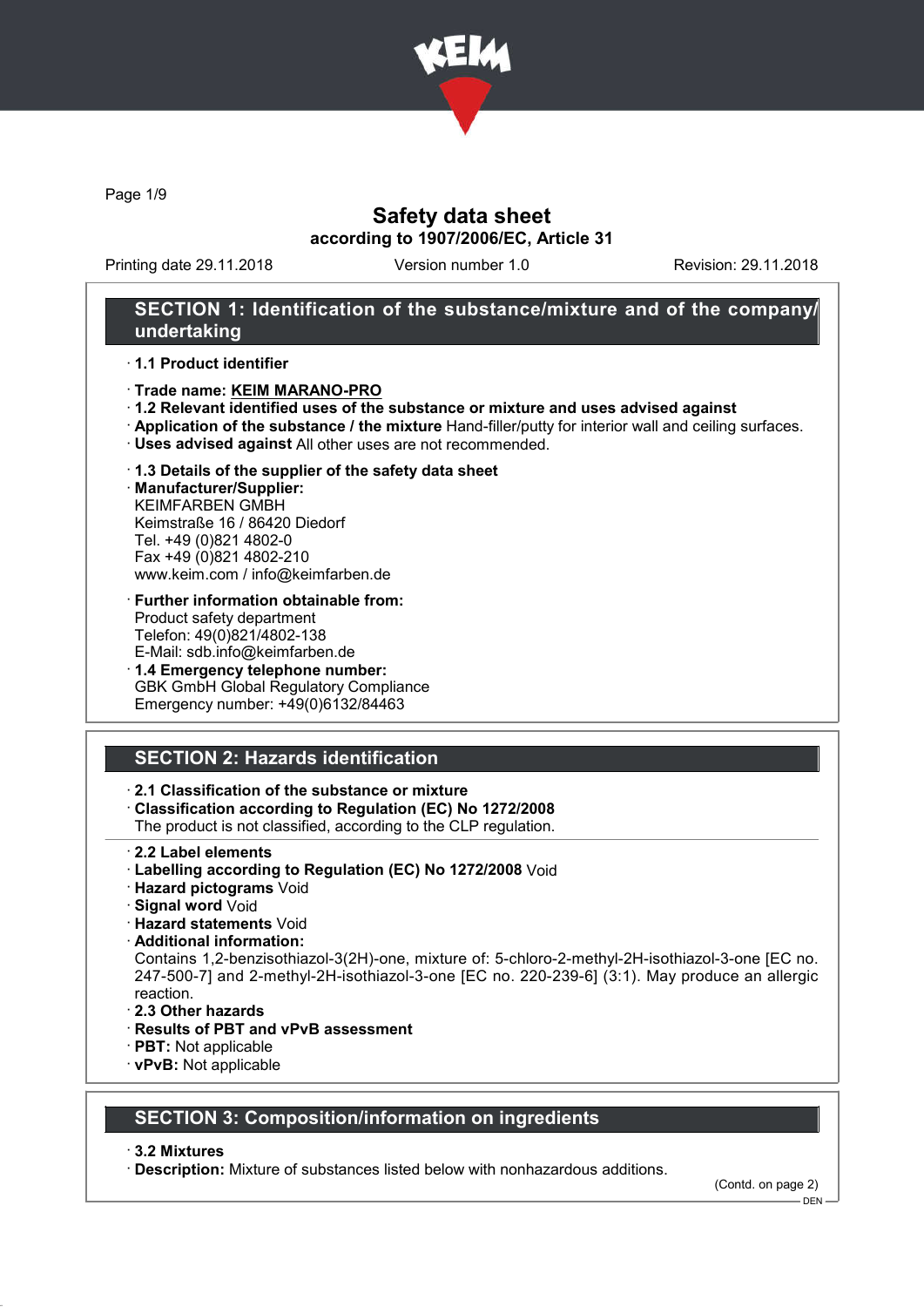

Page 2/9

### Safety data sheet according to 1907/2006/EC, Article 31

Printing date 29.11.2018 Version number 1.0 Revision: 29.11.2018

#### Trade name: KEIM MARANO-PRO

| CAS: 55965-84-9                     | mixture of: 5-chloro-2-methyl-2H-isothiazol-3-one [EC no.  <br>Index number: 613-167-00-5 $247-500-7$ and 2-methyl-2H-isothiazol-3-one [EC no.                                    | $< 0.0015\%$ |
|-------------------------------------|-----------------------------------------------------------------------------------------------------------------------------------------------------------------------------------|--------------|
|                                     | $220 - 239 - 6$ ] (3:1)                                                                                                                                                           |              |
|                                     | Acute Tox. 3, H301; Acute Tox. 3, H311; Acute Tox.<br>3, H331; Skin Corr. 1B, H314; Aquatic Acute 1,<br>H400; Aquatic Chronic 1, H410; $\langle \cdot \rangle$ Skin Sens. 1, H317 |              |
| CAS: 2634-33-5<br>EINECS: 220-120-9 | 1,2-benzisothiazol-3(2H)-one                                                                                                                                                      | $< 0.05\%$   |
|                                     | Eye Dam. 1, H318; Aquatic Acute 1, H400; Aquatic<br>Index number: 613-088-00-6 Chronic 2, H411; $\Diamond$ Acute Tox. 4, H302; Skin Irrit. 2,<br>H315; Skin Sens. 1, H317         |              |

### SECTION 4: First aid measures

# · 4.1 Description of first aid measures

### · General information:

Seek medical treatment in case of complaints.

When seeing the doctor we suggest to present this safety data sheet.

· After inhalation: Supply fresh air; consult doctor in case of complaints.

### · After skin contact:

Immediately wash with water and soap and rinse thoroughly.

Do not use solvents or thinners.

If skin irritation continues, consult a doctor.

· After eye contact:

Rinse opened eye for several minutes under running water. Then consult a doctor.

- · After swallowing:
- Rinse mouth and throat well with water.
- Do not induce vomiting; call for medical help immediately.
- · 4.2 Most important symptoms and effects, both acute and delayed No further relevant information available.
- · 4.3 Indication of any immediate medical attention and special treatment needed No further relevant information available.

### SECTION 5: Firefighting measures

### · 5.1 Extinguishing media

· Suitable extinguishing agents:

Water haze, extinguishing powder, alcohol resistant foam, CO2, sand.

· 5.2 Special hazards arising from the substance or mixture

In case of fire, thick, black smoke develops. Inhalation of the dangerous decomposition products may cause serious health damages.

### · 5.3 Advice for firefighters

· Protective equipment: Wear self-contained respiratory protective device.

(Contd. on page 3)  $-$  DEN -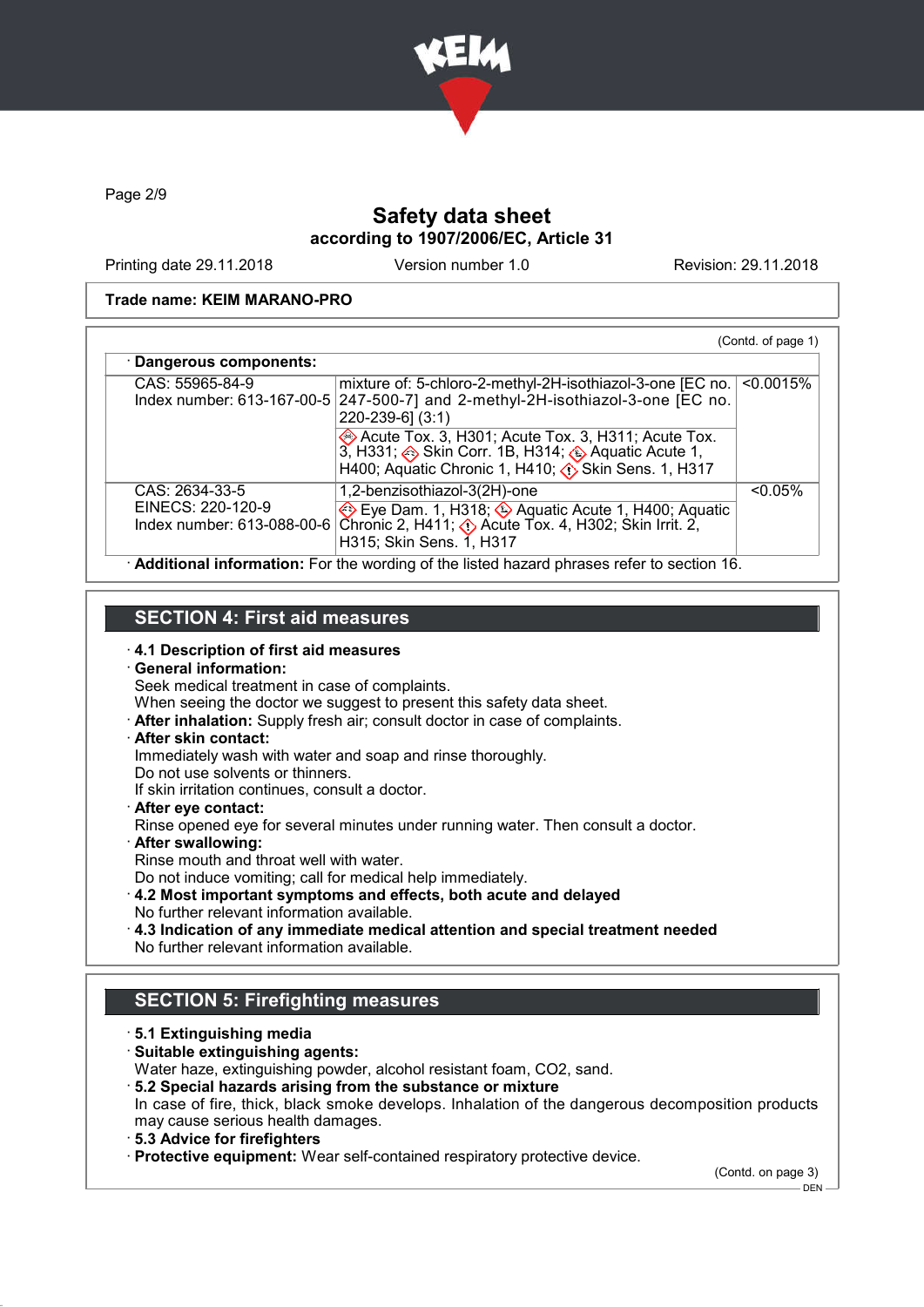

Page 3/9

### Safety data sheet according to 1907/2006/EC, Article 31

Printing date 29.11.2018 Version number 1.0 Revision: 29.11.2018

(Contd. of page 2)

### Trade name: KEIM MARANO-PRO

### · Additional information

In case of fire do not breathe smoke, fumes and vapours.

Dispose of fire debris and contaminated fire fighting water in accordance with official regulations.

### SECTION 6: Accidental release measures

- · 6.1 Personal precautions, protective equipment and emergency procedures Avoid contact with skin and eyes. Respect the protection rules (see section 7 a. 8). Product forms slippery surface when combined with water. · 6.2 Environmental precautions: Do not allow product to reach soil, sewage system or any water course.
- Follow local governmental rules and regulations. · 6.3 Methods and material for containment and cleaning up:
- Danger of slipping! Close drainages (Risk of blocking) Pick up mechanically. Dispose of the material collected according to regulations. Clear contaminated areas thoroughly. 6.4 Reference to other sections
- See Section 7 for information on safe handling. See Section 8 for information on personal protection equipment. See Section 13 for disposal information.

### SECTION 7: Handling and storage

· 7.1 Precautions for safe handling Avoid contact with skin and eyes. Keep receptacles tightly sealed. Ensure good ventilation/exhaustion at the workplace. See item 8 (8.2) for information about suitable protective equipment and technical precautions. Respect the protection rules. Information about fire - and explosion protection: The product is not flammable. No special measures required. · 7.2 Conditions for safe storage, including any incompatibilities · Storage: · Requirements to be met by storerooms and receptacles: Keep in the original containers in a cool and dry place. Store only in unopened original receptacles. · Information about storage in one common storage facility: Not required. · Further information about storage conditions: Store in a cool place. Protect from heat and direct sunlight. Protect from frost. · Storage class: 12 (Contd. on page 4)

 $-$  DEN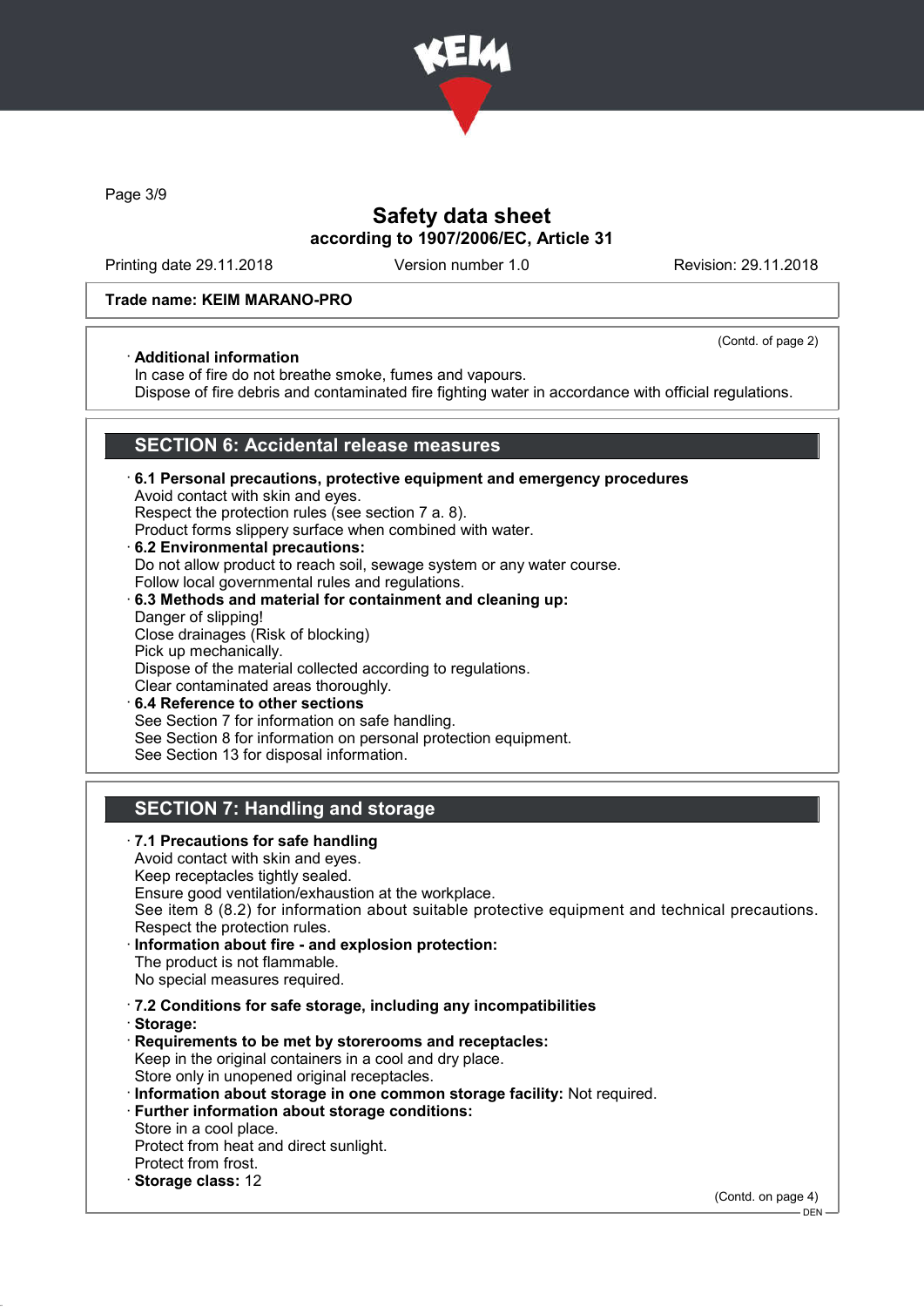

Page 4/9

### Safety data sheet according to 1907/2006/EC, Article 31

Printing date 29.11.2018 Version number 1.0 Revision: 29.11.2018

#### Trade name: KEIM MARANO-PRO

· 7.3 Specific end use(s) No further relevant information available.

(Contd. of page 3)

#### SECTION 8: Exposure controls/personal protection · 8.1 Control parameters · Ingredients with limit values that require monitoring at the workplace: 55965-84-9 mixture of: 5-chloro-2-methyl-2H-isothiazol-3-one [EC no. 247-500-7] and 2 methyl-2H-isothiazol-3-one [EC no. 220-239-6] (3:1) (<0.0015%) MAK (Germany) Long-term value: 0.2E mg/m<sup>3</sup> vgl.Abschn.Xc 2634-33-5 1,2-benzisothiazol-3(2H)-one (<0.05%) MAK (Germany) vgl.Abschn.IIb und Xc Additional information: The lists valid during the making were used as basis. · 8.2 Exposure controls · Personal protective equipment: · General protective and hygienic measures: Avoid contact with the eyes and skin. Do not inhale aerosols. Wash hands before breaks and at the end of work. Immediately remove all soiled and contaminated clothing. · Respiratory protection: When suspended particles/dust formation: Filter: P · Protection of hands: Protective gloves are recommendable · Material of gloves suitable material e.g.: Nitrile impregnated cotton-gloves PVC gloves Recommended thickness of the material:  $> 0.5$  mm Neoprene gloves Recommended thickness of the material:  $\geq 0.5$  mm The selection of the suitable gloves does not only depend on the material, but also on further marks of quality and varies from manufacturer to manufacturer. As the product is a preparation of several substances, the resistance of the glove material can not be calculated in advance and has therefore to be checked prior to the application. Penetration time of glove material Value for the permeation: Level  $> 6$  (480 min) The determined penetration times according to EN 374 part III are not performed under practical conditions. Therefore a maximum wearing time, which corresponds to 50% of the penetration time, is recommended. The exact break trough time has to be found out by the manufacturer of the protective gloves and has to be observed. Eye protection: In a dusty environment wear protective goggles. Tightly sealed goggles (Contd. on page 5)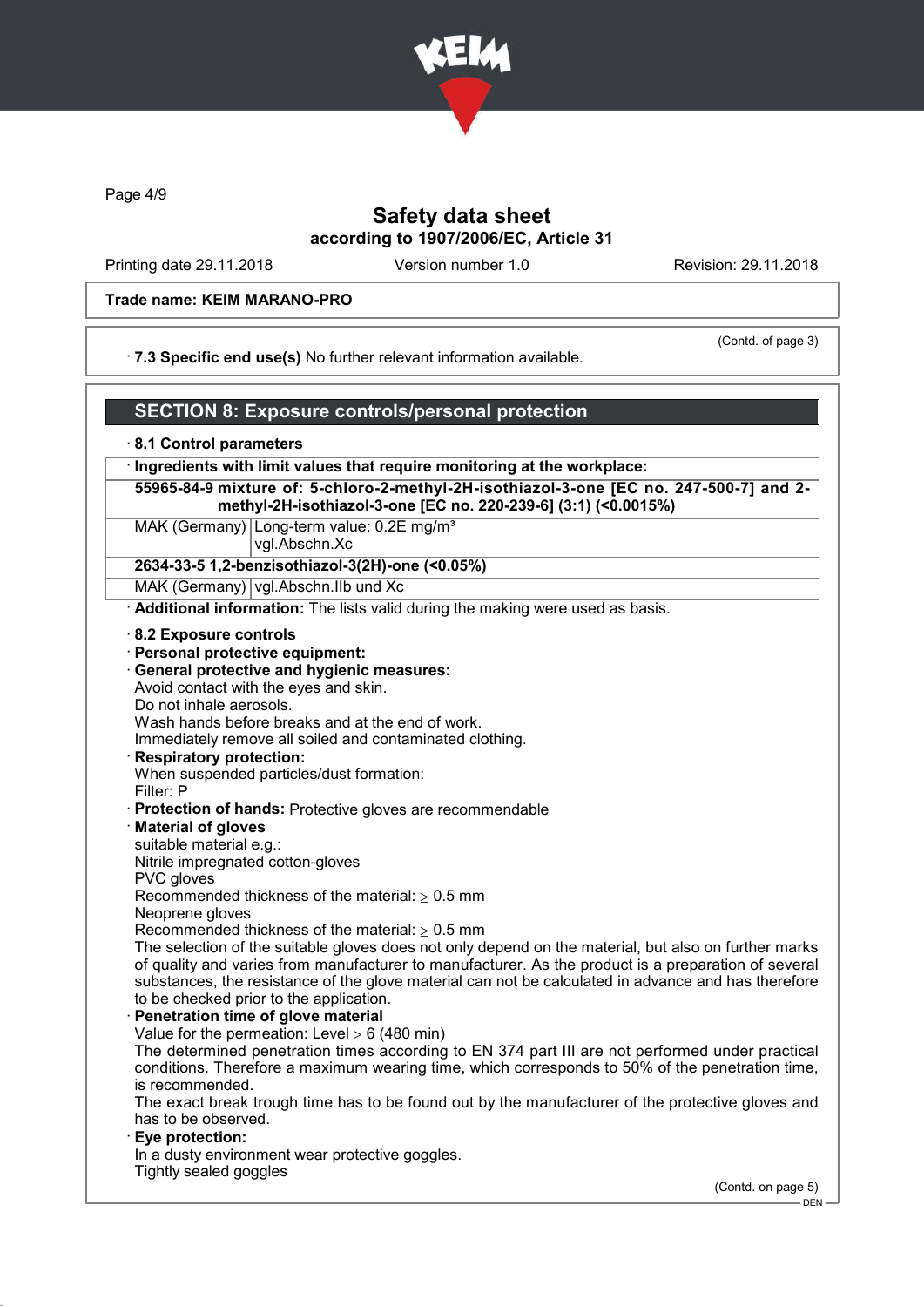

Page 5/9

### Safety data sheet according to 1907/2006/EC, Article 31

Printing date 29.11.2018 Version number 1.0 Revision: 29.11.2018

(Contd. of page 4)

### Trade name: KEIM MARANO-PRO

### · Body protection:

Protective work clothing After contact with skin wash thoroughly with water and apply lotion. · Limitation and supervision of exposure into the environment See Section 12 and 6.2 No further relevant information available.

## SECTION 9: Physical and chemical properties

| 9.1 Information on basic physical and chemical properties<br><b>General Information</b><br>Appearance: |                                               |
|--------------------------------------------------------------------------------------------------------|-----------------------------------------------|
| Form:                                                                                                  | Pasty                                         |
| Colour:                                                                                                | White                                         |
| Odour:                                                                                                 | Weak, characteristic                          |
| <b>Odour threshold:</b>                                                                                | Not determined                                |
| · pH-value at 20 °C:                                                                                   | ~1                                            |
| Change in condition                                                                                    |                                               |
| <b>Melting point/freezing point:</b>                                                                   | Not determined                                |
| Initial boiling point and boiling range: >100 °C                                                       |                                               |
| · Flash point:                                                                                         | Not applicable                                |
| · Flammability (solid, gas):                                                                           | Not applicable                                |
| · Ignition temperature:                                                                                | Not determined                                |
| · Decomposition temperature:                                                                           | Not determined                                |
| Auto-ignition temperature:                                                                             | Product is not selfigniting.                  |
| <b>Explosive properties:</b>                                                                           | Product does not present an explosion hazard. |
| <b>Explosion limits:</b>                                                                               |                                               |
| Lower:                                                                                                 | Not applicable                                |
| Upper:                                                                                                 | Not applicable                                |
| · Vapour pressure:                                                                                     | Not determined.                               |
| <b>Oensity at 20 °C:</b>                                                                               | $\sim$ 1.7* g/cm <sup>3</sup>                 |
| · Relative density                                                                                     | Not determined                                |
| · Vapour density                                                                                       | Not applicable.                               |
| <b>Evaporation rate</b>                                                                                | Not applicable.                               |
| · Solubility in / Miscibility with                                                                     |                                               |
| water:                                                                                                 | <b>Miscible</b>                               |
| · Partition coefficient: n-octanol/water:                                                              | Not applicable                                |
| · Viscosity:                                                                                           |                                               |
| Dynamic at 20 °C:                                                                                      | 35000-40000* mPas                             |
|                                                                                                        | $(Contd)$ on page $\beta$ )                   |

(Contd. on page 6)

 $-$  DEN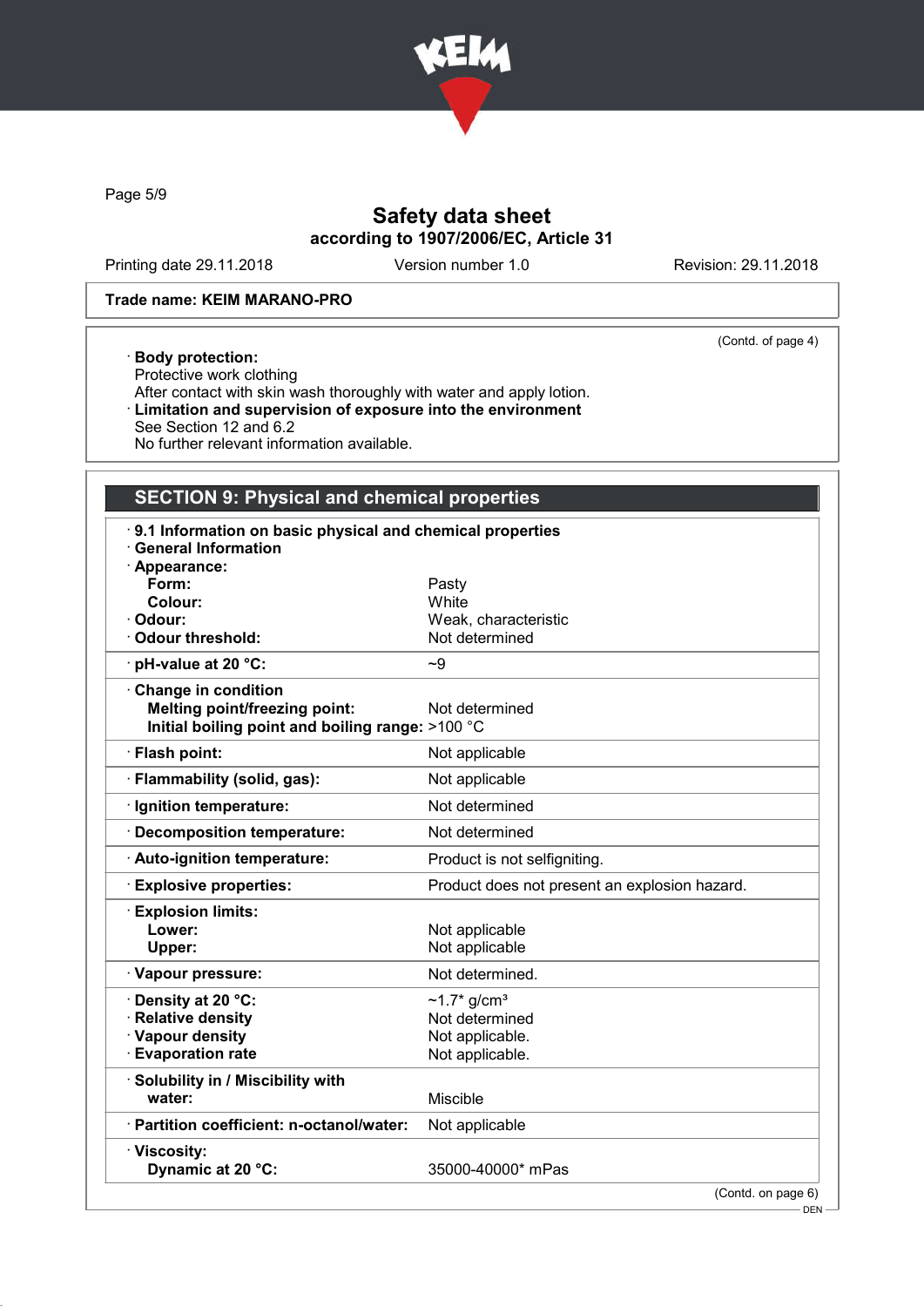

Page 6/9

### Safety data sheet according to 1907/2006/EC, Article 31

Printing date 29.11.2018 Version number 1.0 Revision: 29.11.2018

(Contd. of page 5)

#### Trade name: KEIM MARANO-PRO

Kinematic: Not determined<br>B.2 Other information **Accord 1998** The values and the values are set of the values and the values are set of the values are set of the values are set of the values are set of the values are set o

\* The values are for freshly produced material and may change with the time.

### SECTION 10: Stability and reactivity

- · 10.1 Reactivity No further relevant information available.
- · 10.2 Chemical stability Stable under normal conditions of storage and use.
- · Thermal decomposition / conditions to be avoided:
- No decomposition if used according to specifications.
- · 10.3 Possibility of hazardous reactions No dangerous reactions known.
- · 10.4 Conditions to avoid No further relevant information available.
- · 10.5 Incompatible materials: No further relevant information available.
- · 10.6 Hazardous decomposition products:

No hazardous decomposition products if stored and handled as prescribed.

### SECTION 11: Toxicological information

#### · 11.1 Information on toxicological effects

· Acute toxicity Based on available data, the classification criteria are not met.

#### · LD/LC50 values relevant for classification:

### 2634-33-5 1,2-benzisothiazol-3(2H)-one

Oral **LD50** 1,193 mg/kg (rat)

Dermal  $|LD50|$   $|4,115$  mg/kg (rat)

### 55965-84-9 mixture of: 5-chloro-2-methyl-2H-isothiazol-3-one [EC no. 247-500-7] and 2 methyl-2H-isothiazol-3-one [EC no. 220-239-6] (3:1)

Inhalative  $LC50/4 h 0.33$  mg/l (rat)

### · Primary irritant effect:

- · Skin corrosion/irritation Frequent persistent contact with the skin may cause skin irritation.
- · Serious eye damage/irritation In case of longer exposure, irritating effect is possible.
- · during inhalation: Irritant effect possible.
- · during swallowing: Irritant effect possible

### · Respiratory or skin sensitisation

Contains CIT/MIT, BIT. May produce an allergic reaction.

CIT = 5-chloro-2-methyl-2H-isothiazol-3-one

- MIT = 2-methyl-2H-isothiazol-3-one
- BIT = 1,2-benzisothiazol-3(2H)-one

### · Other information (about experimental toxicology):

Experimental analysis are not available.

The product was not tested. The statements on toxicology have been derived from the properties of the individual components.

· CMR effects (carcinogenity, mutagenicity and toxicity for reproduction) Not applicable

· Germ cell mutagenicity Based on available data, the classification criteria are not met.

(Contd. on page 7)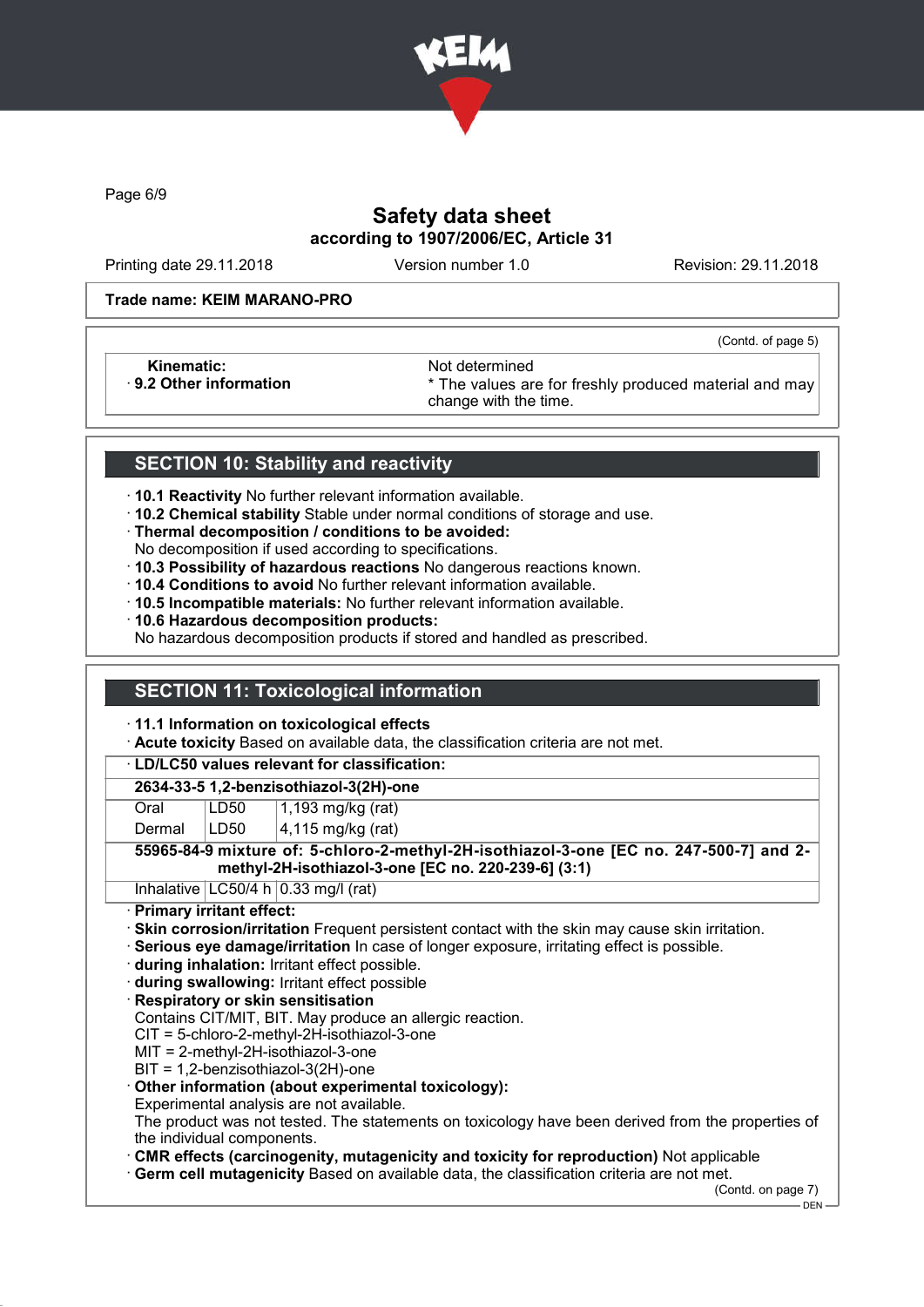

Page 7/9

### Safety data sheet according to 1907/2006/EC, Article 31

Printing date 29.11.2018 Version number 1.0 Revision: 29.11.2018

#### Trade name: KEIM MARANO-PRO

SECTION 12: Ecological information

(Contd. of page 6)

- · Carcinogenicity Based on available data, the classification criteria are not met.
- · Reproductive toxicity Based on available data, the classification criteria are not met.
- · STOT-single exposure Based on available data, the classification criteria are not met.
- · STOT-repeated exposure Based on available data, the classification criteria are not met.
- · Aspiration hazard Based on available data, the classification criteria are not met.

|                                                                                               | $\cdot$ 12.1 Toxicity                                                                                                                                                                                                                                                                                                                                                                                                                                                                                                                                                                                                                                                                                                                                                                                                                                                                           |  |  |
|-----------------------------------------------------------------------------------------------|-------------------------------------------------------------------------------------------------------------------------------------------------------------------------------------------------------------------------------------------------------------------------------------------------------------------------------------------------------------------------------------------------------------------------------------------------------------------------------------------------------------------------------------------------------------------------------------------------------------------------------------------------------------------------------------------------------------------------------------------------------------------------------------------------------------------------------------------------------------------------------------------------|--|--|
| · Aquatic toxicity:                                                                           |                                                                                                                                                                                                                                                                                                                                                                                                                                                                                                                                                                                                                                                                                                                                                                                                                                                                                                 |  |  |
| 2634-33-5 1,2-benzisothiazol-3(2H)-one                                                        |                                                                                                                                                                                                                                                                                                                                                                                                                                                                                                                                                                                                                                                                                                                                                                                                                                                                                                 |  |  |
| <b>NOEC</b>                                                                                   | $0.027$ mg/l (algae)                                                                                                                                                                                                                                                                                                                                                                                                                                                                                                                                                                                                                                                                                                                                                                                                                                                                            |  |  |
|                                                                                               | EC 50/48h $ 2.94$ mg/l (daphnia)                                                                                                                                                                                                                                                                                                                                                                                                                                                                                                                                                                                                                                                                                                                                                                                                                                                                |  |  |
|                                                                                               | $ErC50/72h$ 0.11 mg/l (algae)                                                                                                                                                                                                                                                                                                                                                                                                                                                                                                                                                                                                                                                                                                                                                                                                                                                                   |  |  |
|                                                                                               | LC 50/96 h $ 2.18 \text{ mg/l}$ (fish)                                                                                                                                                                                                                                                                                                                                                                                                                                                                                                                                                                                                                                                                                                                                                                                                                                                          |  |  |
|                                                                                               | 55965-84-9 mixture of: 5-chloro-2-methyl-2H-isothiazol-3-one [EC no. 247-500-7] and 2-<br>methyl-2H-isothiazol-3-one [EC no. 220-239-6] (3:1)                                                                                                                                                                                                                                                                                                                                                                                                                                                                                                                                                                                                                                                                                                                                                   |  |  |
|                                                                                               | EC 50/48h 0.16 mg/l (daphnia) (OECD 202)                                                                                                                                                                                                                                                                                                                                                                                                                                                                                                                                                                                                                                                                                                                                                                                                                                                        |  |  |
| EC 50                                                                                         | $0.027$ mg/l (algae)                                                                                                                                                                                                                                                                                                                                                                                                                                                                                                                                                                                                                                                                                                                                                                                                                                                                            |  |  |
|                                                                                               | LC 50/96 h $ 0.19$ mg/l (fish)                                                                                                                                                                                                                                                                                                                                                                                                                                                                                                                                                                                                                                                                                                                                                                                                                                                                  |  |  |
| · AOX-indication:<br><b>General notes:</b><br>· PBT: Not applicable<br>· vPvB: Not applicable | · 12.3 Bioaccumulative potential Does not accumulate in organisms<br>. 12.4 Mobility in soil No further relevant information available.<br>· Additional ecological information:<br>The product can take influence in small measure on the AOX-load of the waste water.<br>According to the formulation contains the following heavy metals and compounds from the<br>EU guideline NO. 2006/11/EC:<br>According to our current data base the product does not consist of any heavy metals or substances<br>of EU-directives 76/464/EWG.<br>At present there are no ecotoxicological assessments.<br>Do not allow product to reach ground water, water course or sewage system.<br>Water hazard class 1 (German Regulation) (Self-assessment): slightly hazardous for water<br>12.5 Results of PBT and vPvB assessment<br>. 12.6 Other adverse effects No further relevant information available. |  |  |

(Contd. on page 8)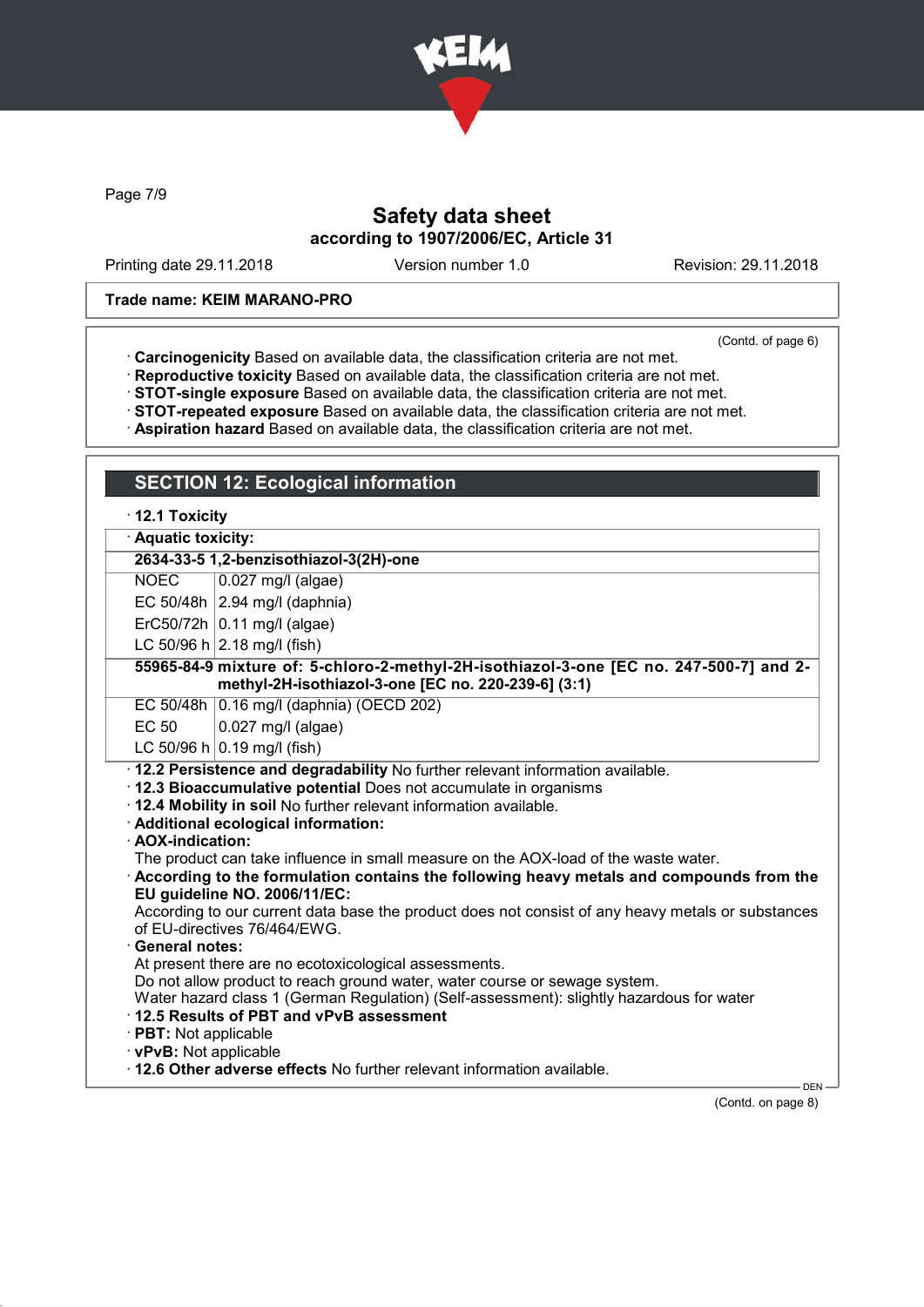

Page 8/9

### Safety data sheet according to 1907/2006/EC, Article 31

Printing date 29.11.2018 Version number 1.0 Revision: 29.11.2018

#### Trade name: KEIM MARANO-PRO

(Contd. of page 7)

### SECTION 13: Disposal considerations

#### · 13.1 Waste treatment methods

#### · Recommendation

Must not be disposed with household garbage. Do not allow product to reach sewage system. Disposal must be made according to official regulations.

· European waste catalogue

08 02 99 wastes not otherwise specified

#### · Uncleaned packaging:

- · Recommendation: Disposal must be made according to official regulations.
- · Recommended cleansing agents: Water, if necessary with cleansing agents.

| <b>SECTION 14: Transport information</b>                                                     |                                                               |
|----------------------------------------------------------------------------------------------|---------------------------------------------------------------|
| $\cdot$ 14.1 UN-Number<br>· ADR, IMDG, IATA                                                  | Void                                                          |
| 14.2 UN proper shipping name<br>· ADR, IMDG, IATA                                            | Void                                                          |
| 14.3 Transport hazard class(es)                                                              |                                                               |
| · ADR, IMDG, IATA<br>· Class                                                                 | Void                                                          |
| $\cdot$ 14.4 Packing group<br>· ADR, IMDG, IATA                                              | Void                                                          |
| ⋅14.5 Environmental hazards:<br>$\cdot$ Marine pollutant:                                    | No.                                                           |
| 14.6 Special precautions for user                                                            | Not applicable                                                |
| 14.7 Transport in bulk according to Annex II<br>of Marpol and the IBC Code<br>Not applicable |                                                               |
| · Transport/Additional information:                                                          | No dangerous good in sense of these transport<br>regulations. |
| · UN "Model Regulation":                                                                     | Void                                                          |

### SECTION 15: Regulatory information

- · 15.1 Safety, health and environmental regulations/legislation specific for the substance or mixture
- · Directive 2012/18/EU

· Named dangerous substances - ANNEX I None of the ingredients is listed.

(Contd. on page 9)

<sup>-</sup> DEN